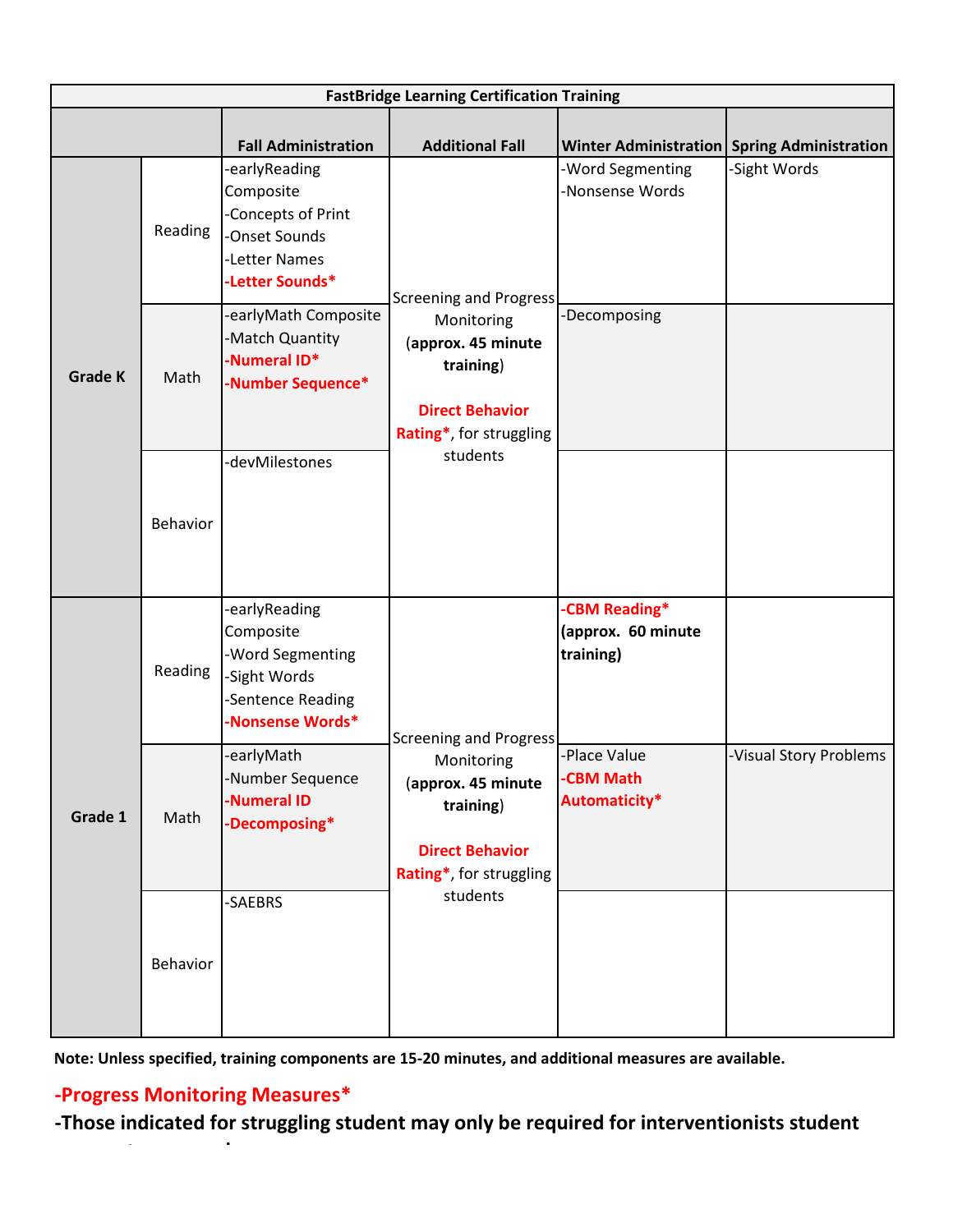|           |                 |                                                                                                     | <b>FastBridge Learning Certification Training</b>                                                                                                                                                                                                      |                                                    |  |
|-----------|-----------------|-----------------------------------------------------------------------------------------------------|--------------------------------------------------------------------------------------------------------------------------------------------------------------------------------------------------------------------------------------------------------|----------------------------------------------------|--|
|           |                 | <b>Fall Administration</b>                                                                          | <b>Additional Fall</b>                                                                                                                                                                                                                                 | <b>Winter Administration Spring Administration</b> |  |
| Grade 2-3 | Reading         | -CBM Reading*<br>(approx. 60 minute<br>training)<br>-aReading<br>training)                          | (approx. 15-30 minute   Screening and Progress <br>Monitoring<br>(approx. 45 minute<br>training)<br><b>Direct Behavior</b><br>Rating*, for struggling<br>students                                                                                      |                                                    |  |
|           | Math            | -aMath<br>(approx. 15-30 min.)<br><b>CBM Math</b><br>Automaticity*<br>(approx. 15-20 min.)          |                                                                                                                                                                                                                                                        |                                                    |  |
|           | <b>Behavior</b> | -SAEBRS<br>(approx. 15 min.)<br>-mySAEBRS, in<br>development for 3+<br>(approx. 15 min.)            | <b>CBMmath CAP*, for</b><br>struggling students                                                                                                                                                                                                        |                                                    |  |
| Grade 4-5 | Reading         | -CBM Reading*<br>(approx. 60 minute<br>training)<br>-aReading<br>(approx. 15-30 minute<br>training) | <b>Screening and Progress</b><br>Monitoring<br>(approx. 45 minute<br>training)<br><b>Direct Behavior</b><br>Rating*, for struggling<br>students<br><b>CBMmath CAP*, for</b><br>struggling students<br><b>CBMmath Auto*, for</b><br>struggling students |                                                    |  |
|           | Math            | -aMath<br>(approx. 15-30<br>minutes)<br><b>CBM Math Process*</b><br>(approx. 15-20<br>minutes)      |                                                                                                                                                                                                                                                        |                                                    |  |
|           | Behavior        | -SAEBRS<br>$\langle$ approx. 15 min. $\rangle$<br>-mySAEBRS, in<br>development<br>(approx. 15 min.) |                                                                                                                                                                                                                                                        |                                                    |  |

**Note: Training component times vary, and additional measures are available for progress monitoring.**

## **-Progress Monitoring Measures\***

**success team members.**

**-Those indicated for struggling student may only be required for interventionists student**